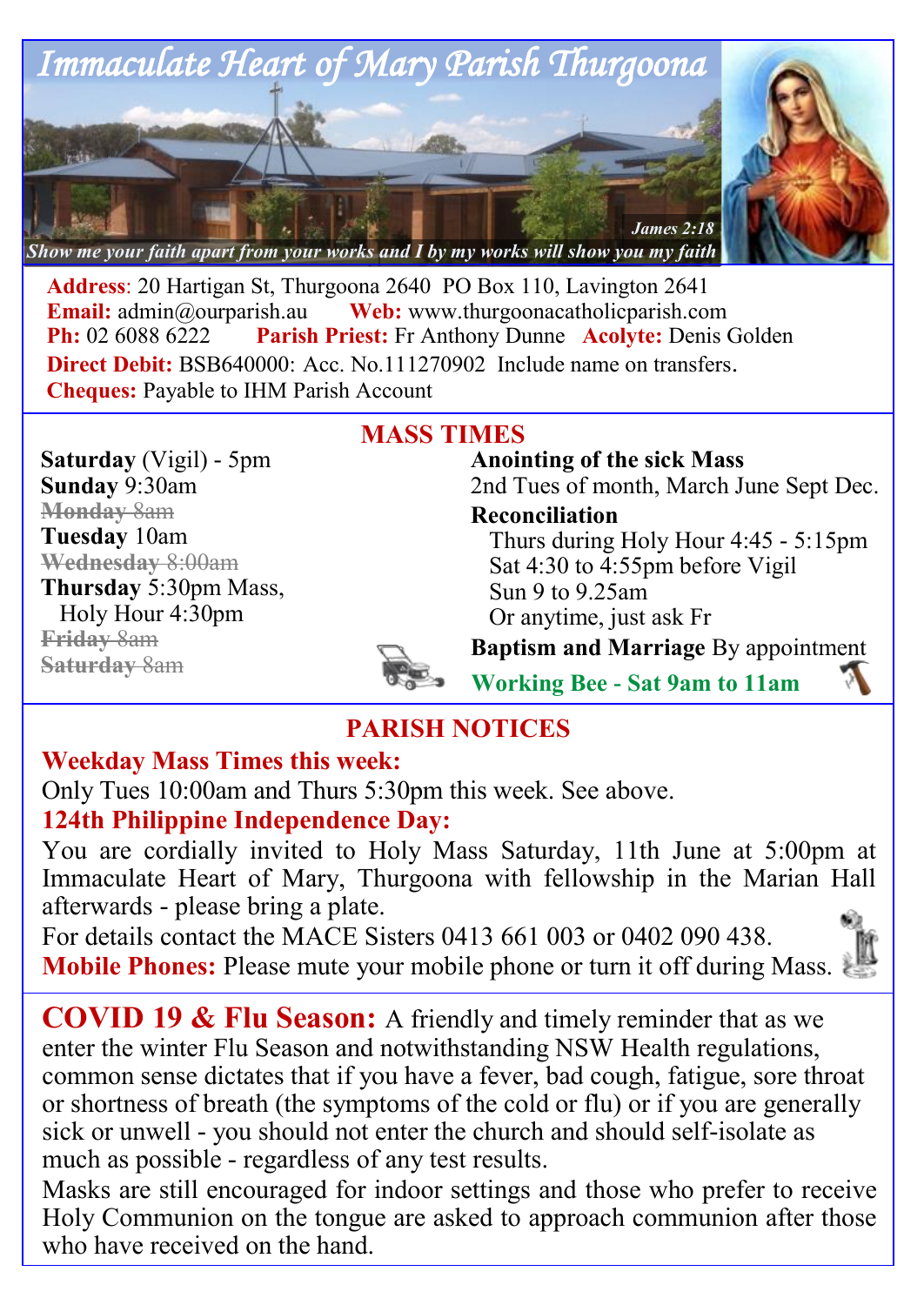# **PENTECOST 5/06/2022**

#### **First reading Acts 2:1-11**

When Pentecost day came round, they had all met in one room, when suddenly they heard what sounded like a powerful wind from heaven, the noise of which filled the entire house in which they were sitting; and something appeared to them that seemed like tongues of fire; these separated and came to rest on the head of each of them. They were all filled with the Holy Spirit, and began to speak foreign languages as the Spirit gave them the gift of speech.

Now there were devout men living in Jerusalem from every nation under heaven, and at this sound they all assembled, each one bewildered to hear these men speaking his own language. They were amazed and astonished. 'Surely' they said 'all these men speaking are Galileans? How does it happen that each of us hears them in his own native language? Parthians, Medes and Elamites; people from Mesopotamia, Judaea and Cappadocia, Pontus and Asia, Phrygia and Pamphylia, Egypt and the parts of Libya round Cyrene; as well as visitors from Rome – Jews and proselytes alike – Cretans and Arabs; we hear them preaching in our own language about the marvels of God.'

### **Responsorial Psalm Psalm 103(104):1,24,29-31,34**

*Lord, send out your Spirit, and renew the face of the earth.*

### **Second reading Romans 8:8-17**

People who are interested only in unspiritual things can never be pleasing to God. Your interests, however, are not in the unspiritual, but in the spiritual, since the Spirit of God has made his home in you. In fact, unless you possessed the Spirit of Christ you would not belong to him. Though your body may be dead it is because of sin, but if Christ is in you then your spirit is life itself because you have been justified; and if the Spirit of him who raised Jesus from the dead is living in you, then he who raised Jesus from the dead will give life to your own mortal bodies through his Spirit living in you.

So then, my brothers, there is no necessity for us to obey our unspiritual selves or to live unspiritual lives. If you do live in that way, you are doomed to die; but if by the Spirit you put an end to the misdeeds of the body you will live.

Everyone moved by the Spirit is a son of God. The spirit you received is not the spirit of slaves bringing fear into your lives again; it is the spirit of sons, and it makes us cry out, 'Abba, Father!' The Spirit himself and our spirit bear united witness that we are children of God. And if we are children we are heirs as well: heirs of God and coheirs with Christ, sharing his sufferings so as to share his glory.

### **Gospel Acclamation**

Alleluia, alleluia!

Come, Holy Spirit, fill the hearts of your faithful and kindle in them the fire of your love. Alleluia!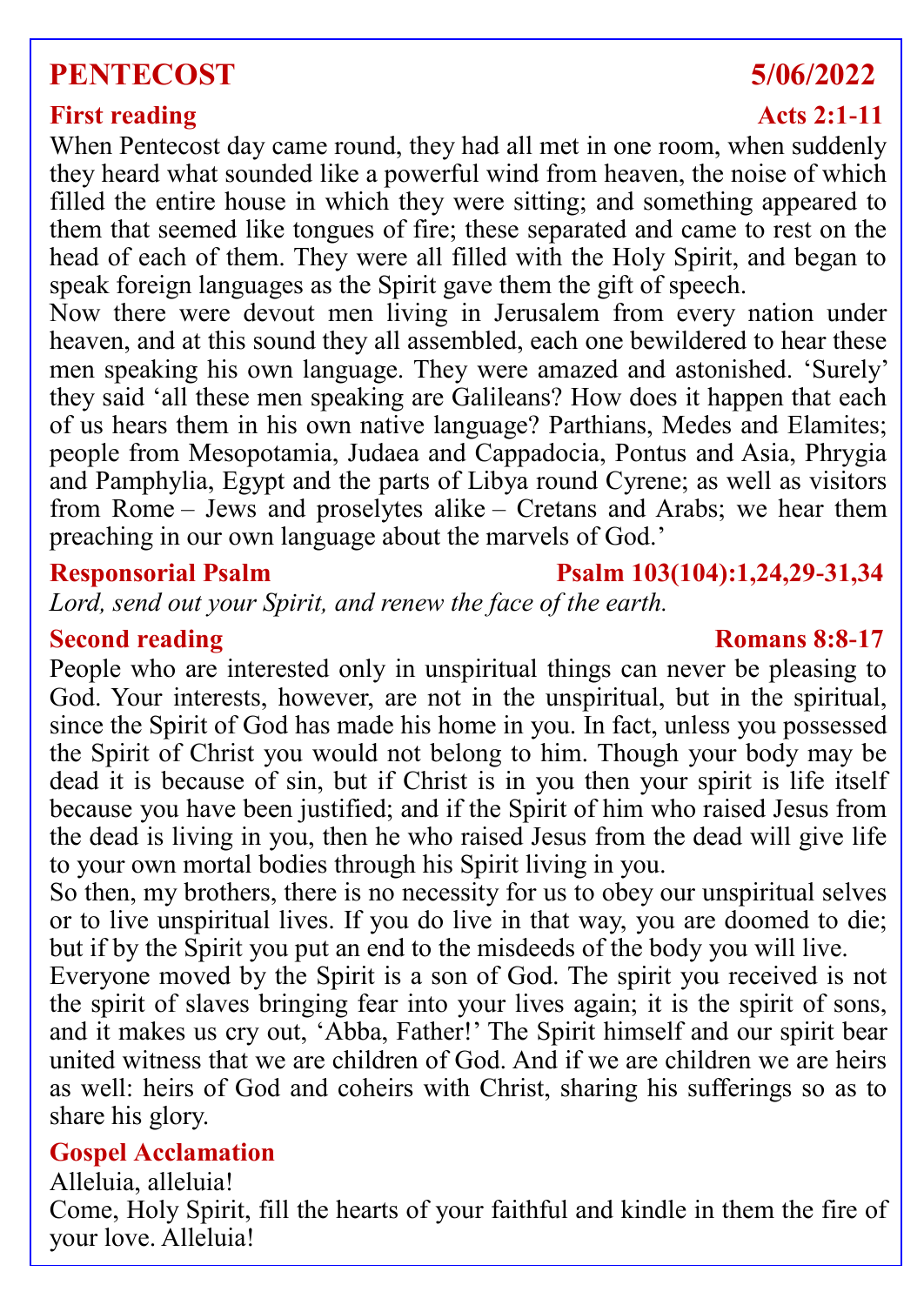#### **Gospel John 20:19-23**

In the evening of the first day of the week, the doors were closed in the room where the disciples were, for fear of the Jews. Jesus came and stood among them. He said to them, 'Peace be with you', and showed them his hands and his side. The disciples were filled with joy when they saw the Lord, and he said to them again, 'Peace be with you. 'As the Father sent me, so am I sending you.' After saying this he breathed on them and said:

'Receive the Holy Spirit. For those whose sins you forgive, they are forgiven; for those whose sins you retain, they are retained.' *universalis.com*

### **Prayers of the Faithfull:**

**For our sick,** Joan Jacobs, Noel Ryan, Fr John Speakman, Sam Courtella, Jackson Davis, Seamus Clancy and Laurie Evans.

We pray to the Lord. **R.** Lord hear our prayer.

**For our recently departed, Lorna Miller,** John Dunne, Joan McCauley, John McCormack and those who's anniversaries occur at this time.

We pray to the Lord. **R.** Lord hear our prayer.

### **Communion Antiphon Acts 2: 4, 11**

They were all filled with the Holy Spirit and spoke of the marvels of God, alleluia. *universalis.com*

**Readers:** Sat: 5:00pm Denis Golden Sun: 9:30am Jorgete Hudson<br> **Next week:** Sat: 5:00pm Peter Tobin Sun: 9:30am Mark Mannering Next week: Sat: 5:00pm Peter Tobin **Cleaning Roster:** Sat 11th June Mary & Ann Marie

# **SCOTT HAHN: A MIGHTY WIND**

The giving of the Spirit to the new people of God crowns the mighty acts of the Father in salvation history. The Jewish feast of Pentecost called all devout Jews to Jerusalem to celebrate their birth as God's chosen people in the covenant Law given to Moses at Sinai. In today's First Reading the mysteries prefigured in that feast are fulfilled in the pouring out of the Spirit on Mary and the Apostles. The Spirit seals the new law and new covenant brought by Jesus, written not on stone tablets but



on the hearts of believers, as the prophets promised. The Spirit is revealed as the life-giving breath of the Father, the Wisdom by which He made all things, as we sing in today's Psalm. In the beginning, the Spirit came as a "mighty wind" sweeping over the face of the earth. And in the new creation of Pentecost, the Spirit again comes as "a strong, driving wind" to renew the face of the earth. As God fashioned the first man out of dust and filled him with His Spirit, in today's Gospel we see the New Adam become a life-giving